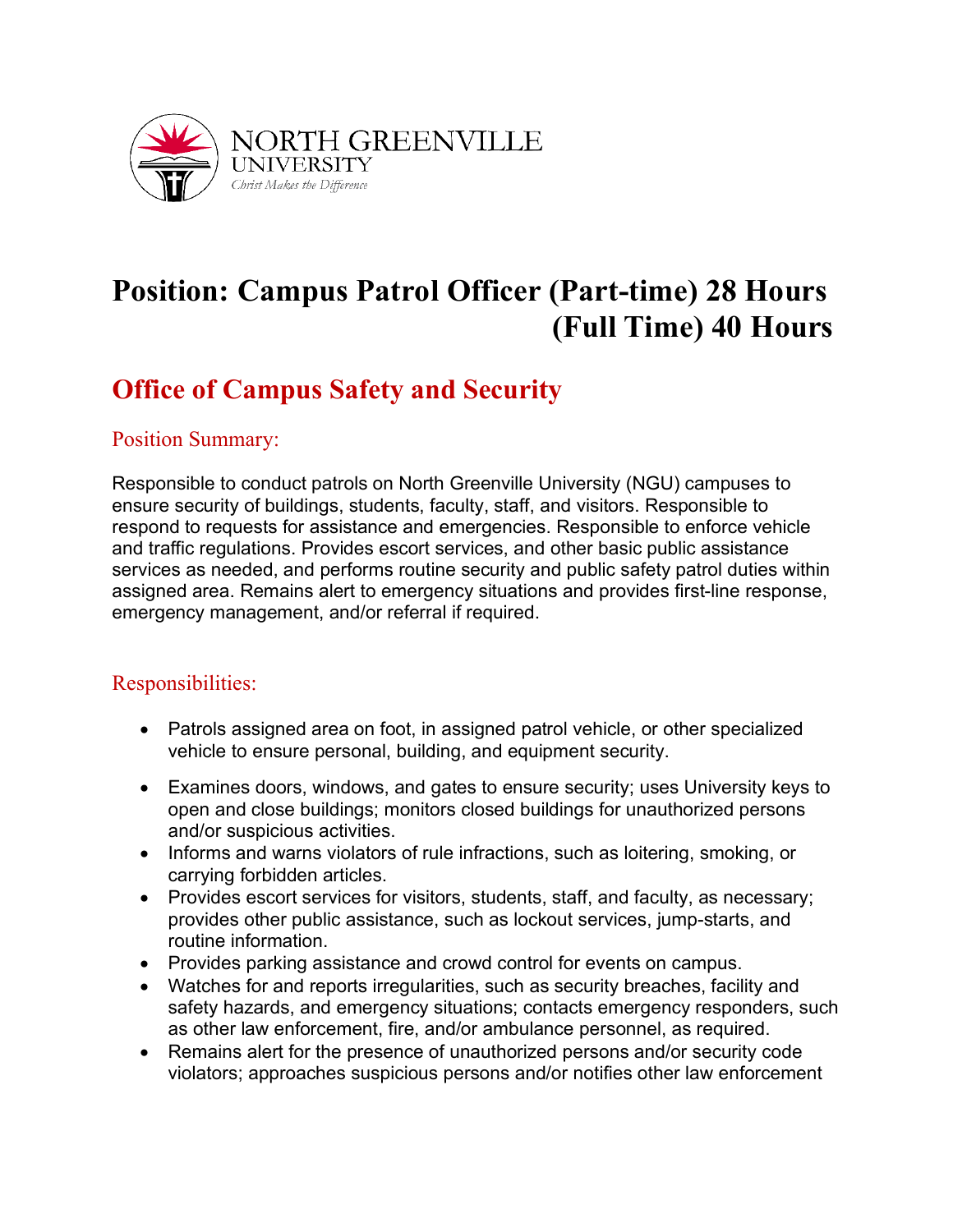as appropriate; may confront and/or detain violators, as required, until other law enforcement support arrive.

- Performs periodic checks of emergency equipment (i.e. VISIPLEX) to ensure proper functioning; reports malfunctions as required. May provide safe and efficient transportation to university employees and/or visitors, as requested, using department assigned vehicles.
- Patrols and monitors campus streets/roads, parking lots/areas to provide public security and assistance. Maintains security controls for issued university keys; safeguards and controls issued University equipment. Prepares routine/standardized reports which means that incident documentation/report writing is a requirement of job responsibilities.
- May provide specialized security in other complex operational areas, requiring specific knowledge of the operating environment.
- Attend training and administrative meetings as required by the department.
- Serves as Campus Law Enforcement/Security Authority as outlined by the Clery Act.
- Performs miscellaneous job-related duties as assigned.

## Qualifications:

- High school diploma or GED; no previous experience required.
- Depending on the candidate's level of knowledge and/or experience, the candidate may be required to start as a member of the department in the Unarmed Unit, the Campus Safety Officer (CSO) Unit.
- Completed degree(s) from an accredited institution that are above the minimum education requirement may be taken into consideration regarding experience on a year for year basis.
- Knowledge, Skills and Abilities Required
- Ability to successfully conduct security patrols without direct supervision.
- Ability to communicate effectively, both orally and in writing.
- Ability to complete routine paperwork.
- Ability to safely operate a motor vehicle.
- Ability to understand and follow specific instructions and procedures.
- Strong interpersonal skills, flexibility, and customer service orientation.
- Ability to react calmly and effectively in emergency, and potentially stressful situations.
- Skill in performing building security and lock procedures.
- Knowledge of public security codes, policies, and regulations.
- Ability to understand, follow, and enforce safety codes, regulations, and procedures.
- Skill in providing protection services to individuals on campus.
- Ability to detect problems and report information to appropriate personnel.
- Ability to participate in on-going departmental training, as well as complete any/all continuing education training (i.e. legal updates, de-escalation, etc.).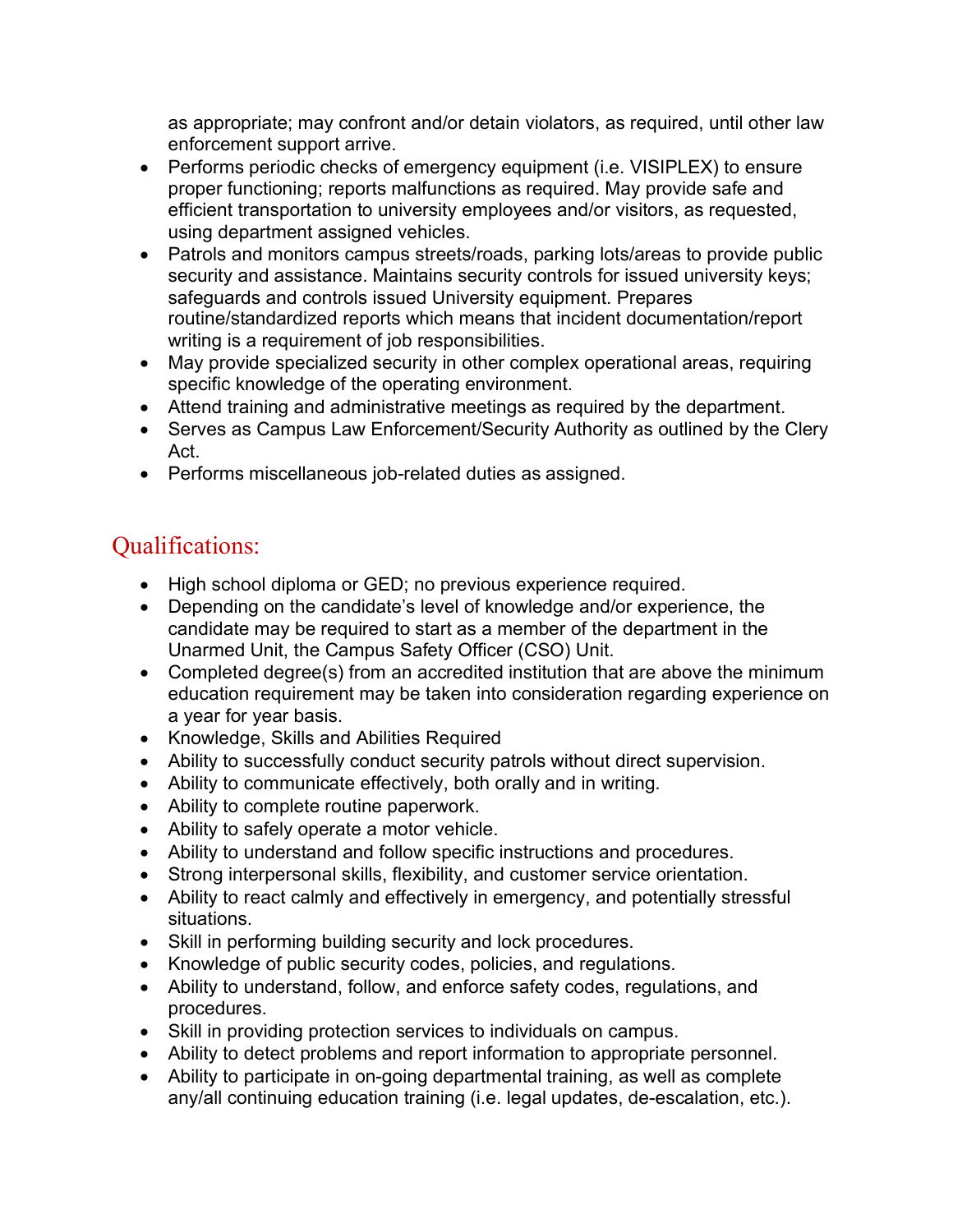- Member in good standing at a local evangelical church.
- Support of the *Baptist Faith and Message 2000* without reservation and supports NGU's mission statement and its statement on Human Flourishing with a commitment to a Christian lifestyle and character in keeping with biblical model.

## Conditions of Employment:

- Possession of a valid South Carolina driver's license is a requirement for this position.
- Must pass a pre-employment criminal background check.

## Working Conditions and Physical Effort

#### **PHYSICAL REQUIREMENTS** *with or without reasonable accommodations*

- **Hearing:** Ability to hear sufficiently to ascertain threats to the campus and communicate with students, visitors, co-workers, and vendors
- **Vision:** Ability to see sufficiently to identify at close, distant and in peripheral line of views to identify and describe threats to campus and have depth perception and the ability to adjust focus.
- **Dexterity**: Grasping, feeling, writing, type and use the telephone, copier, and computer systems
- **Mobility:** Stand for long periods of time and run for short distances; move easily between buildings and all areas on campus
- **Talking**: Frequently convey detailed, accurate, and important information in a manner that can be clearly understood
- **Cognitive/Emotional:** Ability to critically think and concentrate. Must be able to adapt and respond quickly to the needs of students, faculty, and co-workers.
- **Physical Strength and Stamina**: requires lifting, carrying, and/or pushing up to 50 lbs.; climbing up to 3 flights of stairs; occasional running distance up to  $\frac{1}{2}$ mile; and standing and walking for extended periods of time in extreme weather conditions in required duty attire. Must be able to work for extended hours without breaks.
- **Work may involve moderate exposure** to unusual elements, such as extreme temperatures, dirt, dust, fumes, smoke, unpleasant odors, and/or loud noises.
- **Work environment involves some exposure** to hazards or physical risks, which require following basic safety precautions.

## WORK SCHEDULE

The Office of Campus Safety and Security is open 24/7/365. The work schedule for this position varies depending on shift schedule.